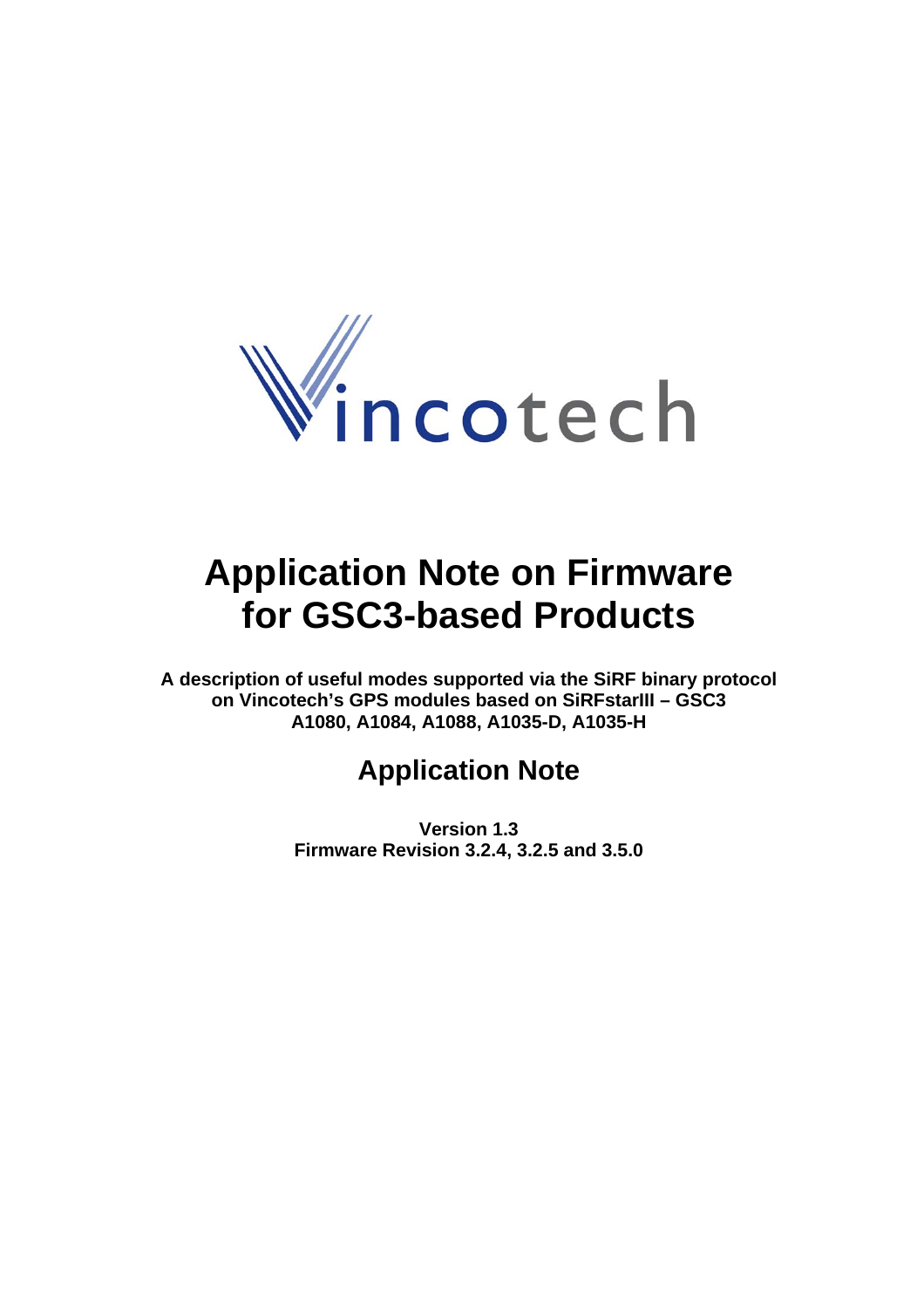

# **Revision History**

| Rev. | <b>Date</b> | <b>Description</b>                                          |
|------|-------------|-------------------------------------------------------------|
| 1.0  | 10-26-07    | Initial version, comprising PTF, SBAS and static mode       |
| 1.1  | 12-06-07    | Corrected table 4 description                               |
| 1.2  | 08-21-08    | New style; moved to Vincotech                               |
| 1.3  | 03-23-09    | Renamed (GSC3-generic) and added shutdown command for 3.5.0 |
|      |             |                                                             |
|      | mm-dd-yy    |                                                             |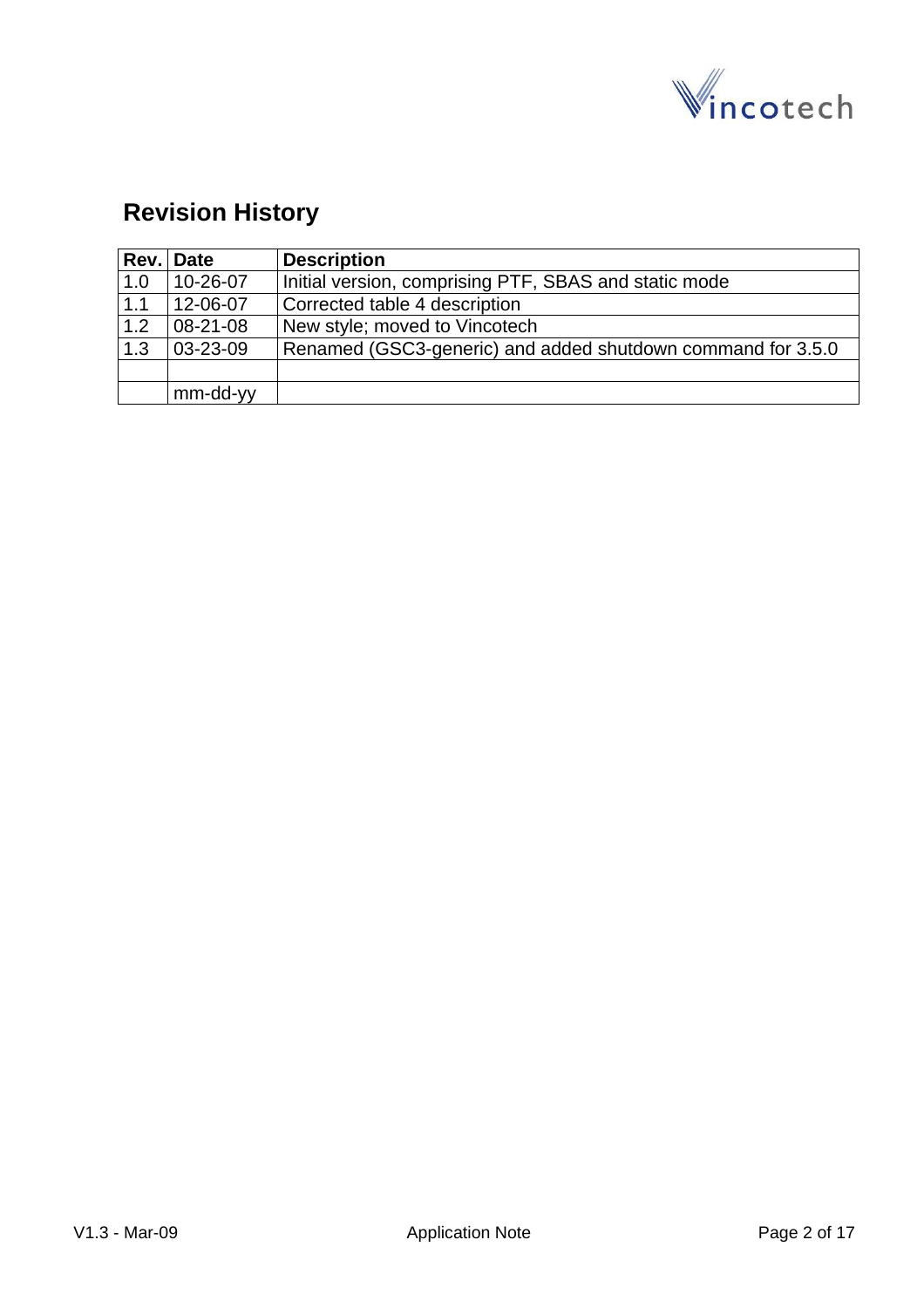

### **Disclaimer**

THIS DOCUMENT CONTAINS PROPRIETARY INFORMATION OF VINCOTECH GMBH. IT MAY NOT BE COPIED OR TRANSMITTED BY ANY MEANS, PASSED TO OTHERS, OR STORED IN ANY RETRIEVAL SYSTEM OR MEDIA, WITHOUT PRIOR CONSENT OF VINCOTECH OR ITS AUTHORIZED AGENTS.

THE INFORMATION IN THIS DOCUMENT IS, TO THE BEST OF OUR KNOWLEDGE, ENTIRELY CORRECT. HOWEVER, VINCOTECH CAN NEITHER ACCEPT LIABILITY FOR ANY INACCURACIES, OR THE CONSEQUENCES THEREOF, NOR FOR ANY LIABILITY ARISING FROM THE USE OR APPLICATION OF ANY CIRCUIT, PRODUCT, OR EXAMPLE SHOWN IN THE DOCUMENT.

THE PRODUCT (HARD- AND SOFTWARE) DESCRIBED IN THIS DOCUMEN-TATION IS NOT AUTHORIZED FOR USE IN LIFE SUPPORT DEVICES OR SYSTEMS WITHOUT THE EXPRESS WRITTEN APPROVAL OF VINCOTECH.

THIS DOCUMENT MAY PROVIDE LINKS TO OTHER WORLD WIDE WEB SITES OR RESOURCES. BECAUSE VINCOTECH HAS NO CONTROL OVER SUCH SITES AND RESOURCES, VINCOTECH SHALL NOT BE RESPONSIBLE FOR THE AVAILABILITY OF SUCH EXTERNAL SITES OR RESOURCES, AND DOES NOT ENDORSE AND IS NOT RESPONSIBLE OR LIABLE FOR ANY CONTENT, ADVERTISING, PRODUCTS, OR OTHER MATERIALS ON OR AVAILABLE FROM SUCH SITES OR RESOURCES. VINCOTECH SHALL NOT BE RESPONSIBLE OR LIABLE, DIRECTLY OR INDIRECTLY, FOR ANY DAMAGE OR LOSS CAUSED OR ALLEGED TO BE CAUSED BY OR IN CONNECTION WITH USE OF OR RELIANCE ON ANY SUCH CONTENT, GOODS OR SERVICES AVAILABLE ON OR THROUGH ANY SUCH SITE OR RESOURCE.

VINCOTECH RESERVES THE RIGHT TO CHANGE, MODIFY, OR IMPROVE THIS DOCUMENT OR THE PRODUCT DESCRIBED HEREIN, AS SEEN FIT BY VINCOTECH WITHOUT FURTHER NOTICE.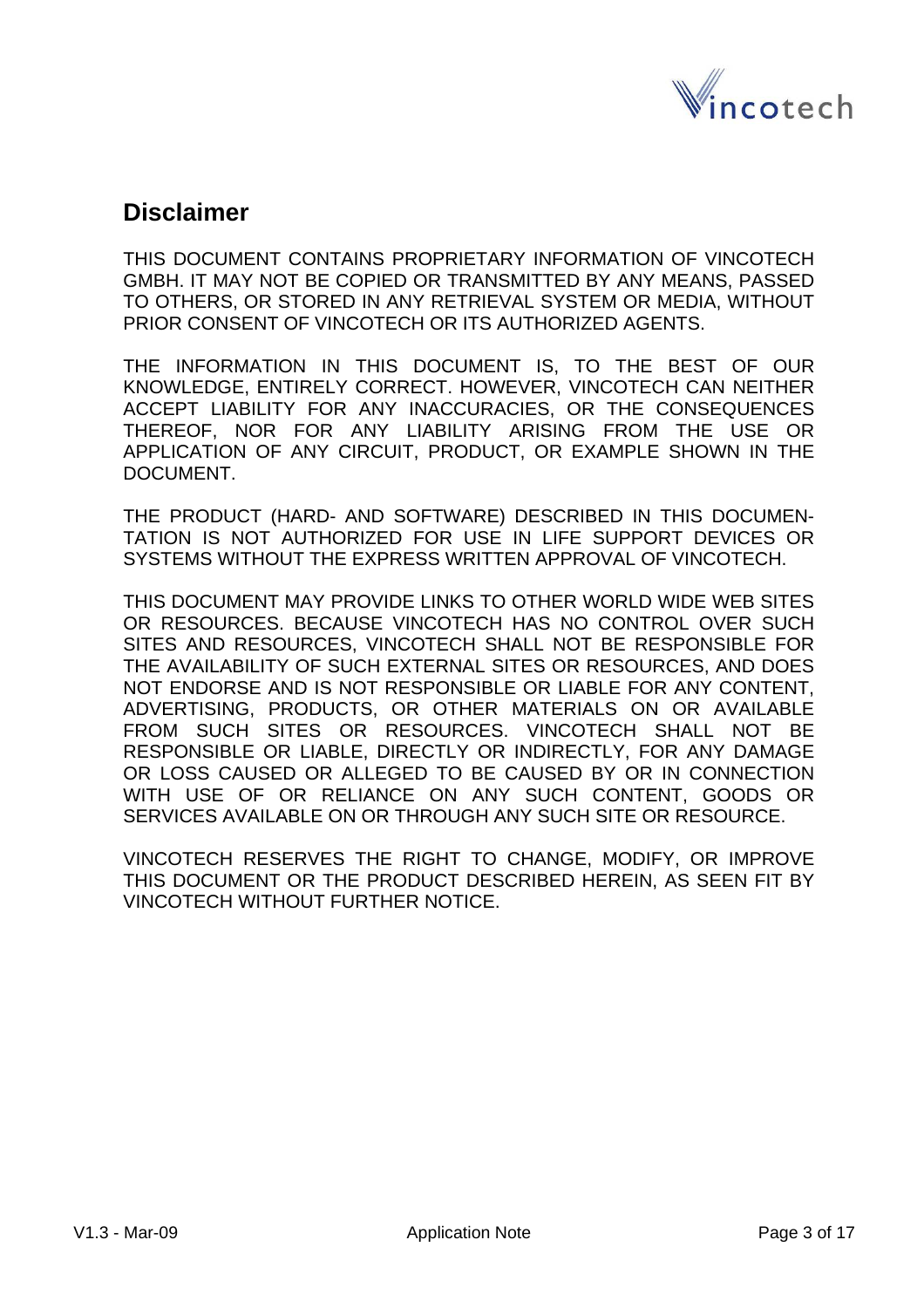

# **Table of Contents**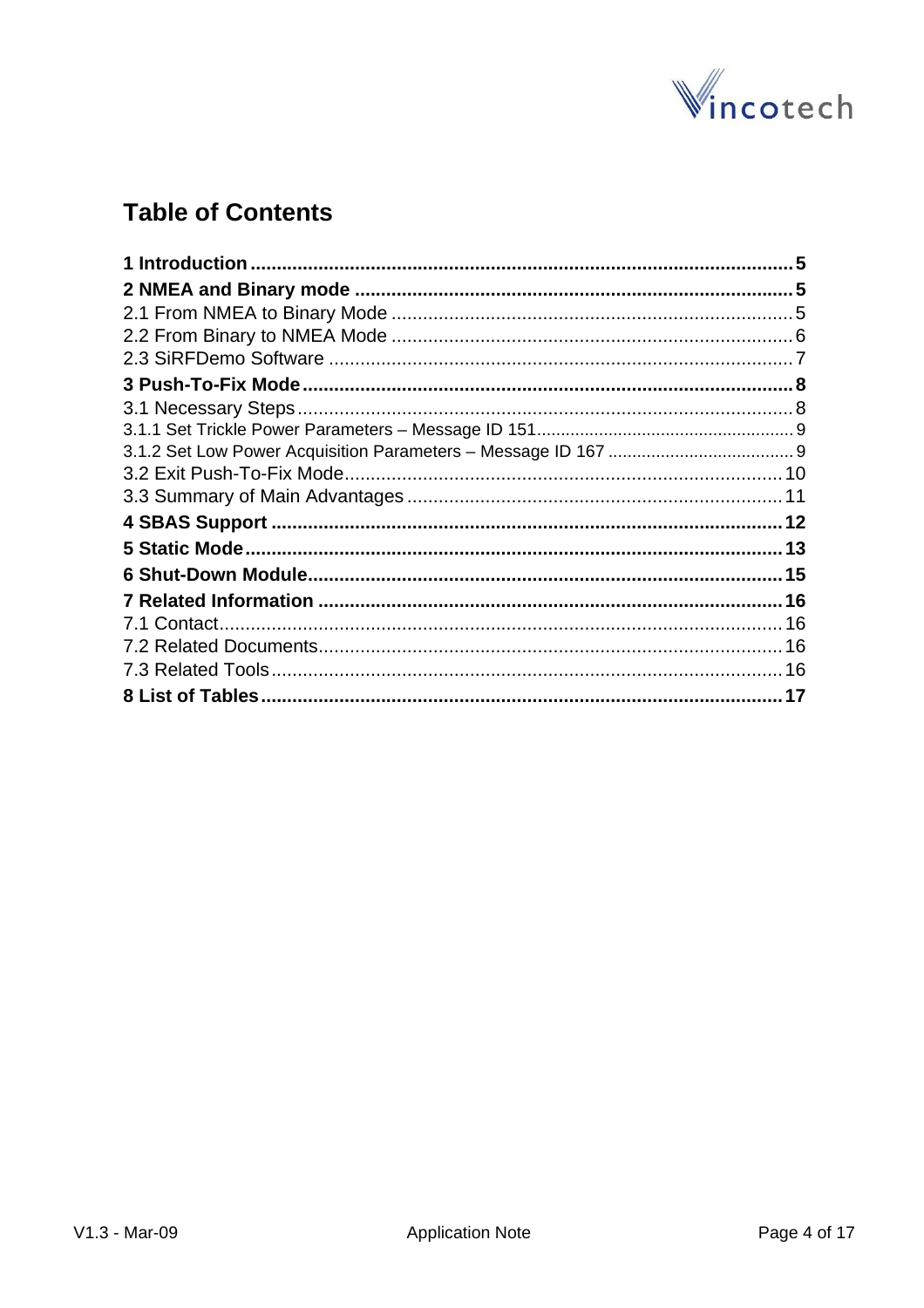

# <span id="page-4-0"></span>**1 Introduction**

The intention of the application notes described in this document is to help customers make use of the most important features of Vincotech's SiRFstarIII / GSC3 based products. This document is a living document; it mostly explains the software commands necessary to support the different features but also tries to explain the background of these features.

# **2 NMEA and Binary mode**

By default the A1080 receivers start off in NMEA mode. You can get the well known NMEA sentences, switch them on or off – but not much more. In order to go deeper into the SiRFstarIII configuration, it is necessary to switch to binary mode.

### **2.1 From NMEA to Binary Mode**

This is done using the following NMEA command (note that the baud rate can be different):

• \$PSRF100,0,57600,8,1,0\*37

Here is a more general description on the PSRF100 command that allows switching to SiRF binary protocol:

| <b>Name</b>     | <b>Example</b>   | <b>Description</b>                      |
|-----------------|------------------|-----------------------------------------|
| Message ID      | <b>\$PSRF100</b> | PSRF100 protocol header                 |
| Protocol        |                  | 0 SiRF binary                           |
| <b>Baud</b>     | 9600             | 4800, 9600, 19200, 38400, 57600, 115200 |
| <b>DataBits</b> |                  | 8                                       |
| <b>StopBits</b> |                  |                                         |
| Parity          |                  | 0 none                                  |
| Checksum        | $*$ 0 $\sim$     | End of message termination              |

Table 1: Command to switch to SiRF binary protocol

After that information from the module and commands to the module are transmitted in SiRF binary protocol mode. For details please refer to the according manual.

This command has no impact on the serial port used. All data exchange will be done via port 0.

If backed by a battery (Vbak), the module will store the configuration and reboot after a reset in the very same way. If completely powered off, the module will start in default NMEA mode again.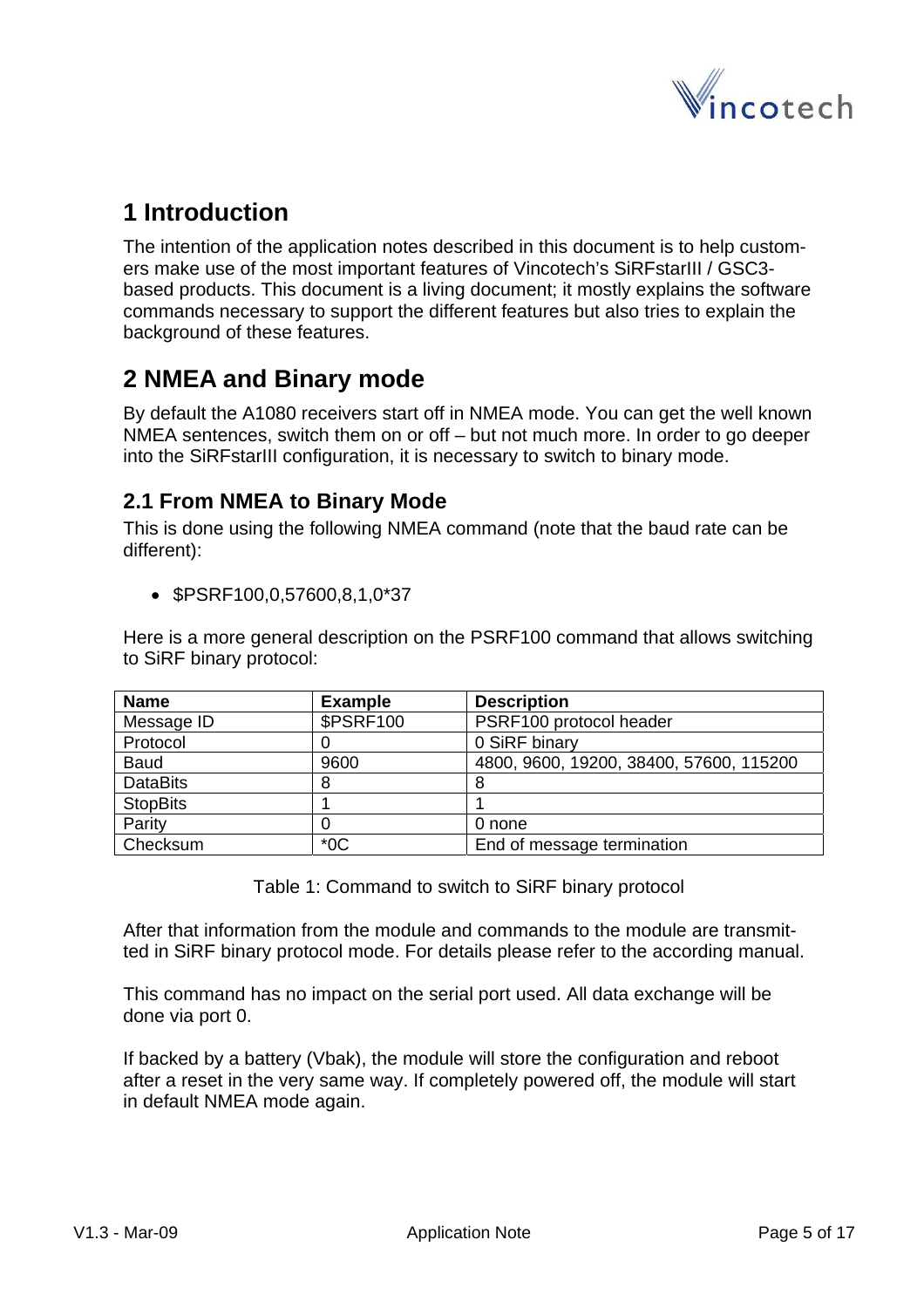

### <span id="page-5-0"></span>**2.2 From Binary to NMEA Mode**

When you configured the module you might wish to go back to NMEA mode in order to get the PVT information in the standard, familiar way. In order to do that, you can use the following binary command sequence:

A0A200188102010100010101010101010001000100010001000112C00163B0B3

Within this message one can determine the following segments (this applies generally to all SiRF binary commands):

- A0A20018 Start Sequence (A0A2) and Payload Length (0x18 = 24)
- 8102010100010101010101010001000100010001000112C0 Payload
- **Name Bytes Example Unit Description**  Message ID  $\vert$  1 U  $\vert$  0x81  $\vert$  Decimal 129 Mode 1 U  $\vert$  0x02 | Do not change last-set value for NMEA debug  $GGA Message<sup>11</sup>$  | 1 U |  $QX01$  | sec | See NMEA Protocol Reference Manual for format  $\frac{C \text{hecksum}^2}{1 \text{U}}$  0x01 Send checksum with GGA message GLL Message | 1 U | 0x00 | sec | See NMEA Protocol Reference Manual for format Checksum  $|1 U |0x01$  $GSA$  Message  $\begin{vmatrix} 1 & \frac{1}{2} & \frac{1}{2} \\ 0 & \frac{1}{2} & \frac{1}{2} \\ 0 & \frac{1}{2} & \frac{1}{2} \\ 0 & \frac{1}{2} & \frac{1}{2} \\ 0 & \frac{1}{2} & \frac{1}{2} \\ 0 & \frac{1}{2} & \frac{1}{2} \\ 0 & \frac{1}{2} & \frac{1}{2} \\ 0 & \frac{1}{2} & \frac{1}{2} \\ 0 & \frac{1}{2} & \frac{1}{2} \\ 0 & \frac{1}{2} & \frac{1}{2} \\ 0 & \frac{1}{2} &$ Checksum | 1 U | 0x01 GSV Message | 1 U | 0x01 | sec | See NMEA Protocol Reference Manual for format  $Checksum$   $1 U$   $0x01$ <u>RMC Message</u>  $|1 \cup |0x01|$  sec See NMEA Protocol Reference Manual for format Checksum 1 U 0x01 <u>VTG Message</u>  $|1 U | 0x00$  sec See NMEA Protocol Reference Manual for format Checksum 1 U 0x01<br>MSS Message 1 U 0x00 0x00 sec Output rate for MSS message (always zero, as not supported here) Checksum  $|1 U | 0x01$ Unused field<sup>3)</sup>  $\vert$  1 U  $\vert$  0x00 Unused field<sup>3)</sup> 1 U  $\sqrt{0 \times 01}$  $ZDA$  Message  $\overline{\phantom{a}}$  | 1 U  $\overline{\phantom{a}}$  | 0x00  $\overline{\phantom{a}}$  | sec  $\overline{\phantom{a}}$  See NMEA Protocol Reference Manual for format Checksum | 1 U | 0x01 Unused field $3$  | 1 U | 0x00 Unused field<sup>3)</sup>  $10$  U  $0x01$ Bit rate 2 U  $\sqrt{2 \text{U}}$  0x12C0 1200, 2400, 4800, 9600, 19200, 38400, and 57600
- 0163B0B3 Message Checksum (0163) and End Sequence (B0B3)

#### Table 2: Switch to NMEA mode – Message ID 129

- 1) A value of 0x00 implies not to send message, otherwise data is sent at 1 message every X seconds requested (e.g., to request a message to be sent every 5 seconds, request the message using a value of 0x05). Maximum rate is 1/255 sec.
- 2) A value of 0x00 implies the checksum is not transmitted with the message (not recommended). A value of 0x01 has a checksum calculated and transmitted as part of the message (recommended).
- 3) These fields are available if additional messages have been implemented in the NMEA protocol.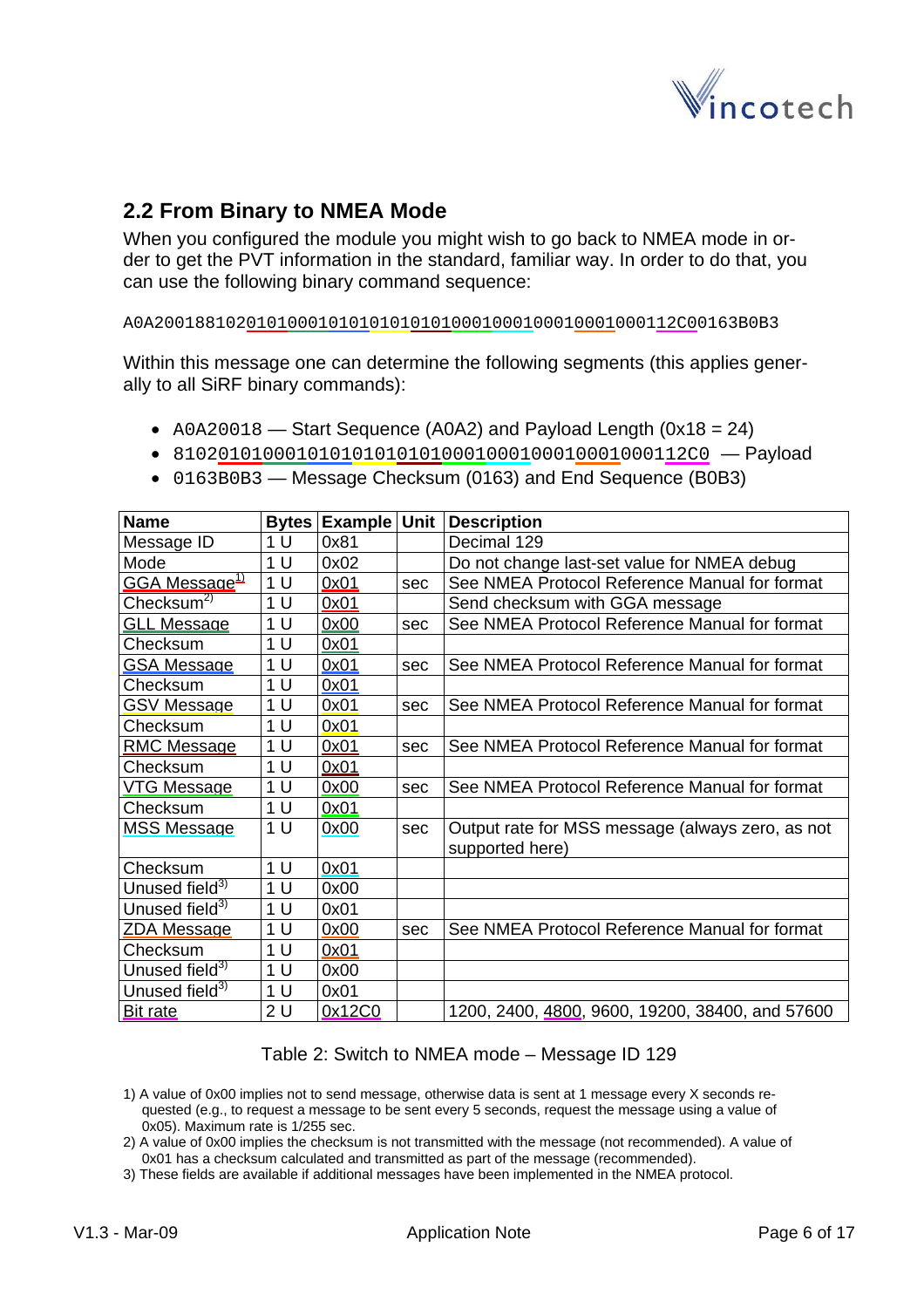

<span id="page-6-0"></span>So this command would result in switching to NMEA mode with a baud rate of 4800 bits per second and the following configuration:

GGA – ON at 1 sec, GLL – OFF, GSA – ON at 1sec, GSV – ON at 1 sec, RMC – ON at 1sec, VTG - OFF, MSS – OFF, ZDA - OFF.

After that information from the module and commands to the module are transmitted in NMEA format again. For details please refer to the according manual.

This command has no impact on the serial port used. All data exchange will be done via port 0.

If backed by a battery (Vbak), the module will store the configuration and reboot after a reset in the very same way. If completely powered off, the module will start with the default NMEA settings.

### **2.3 SiRFDemo Software**

A useful tool to test and evaluate SiRF binary commands is the SiRFDemo Software. This tool is available from Vincotech. Please contact your local sales representative if you should need this tool. Detailed information about the tool is available in the SiRFDemo User Guide.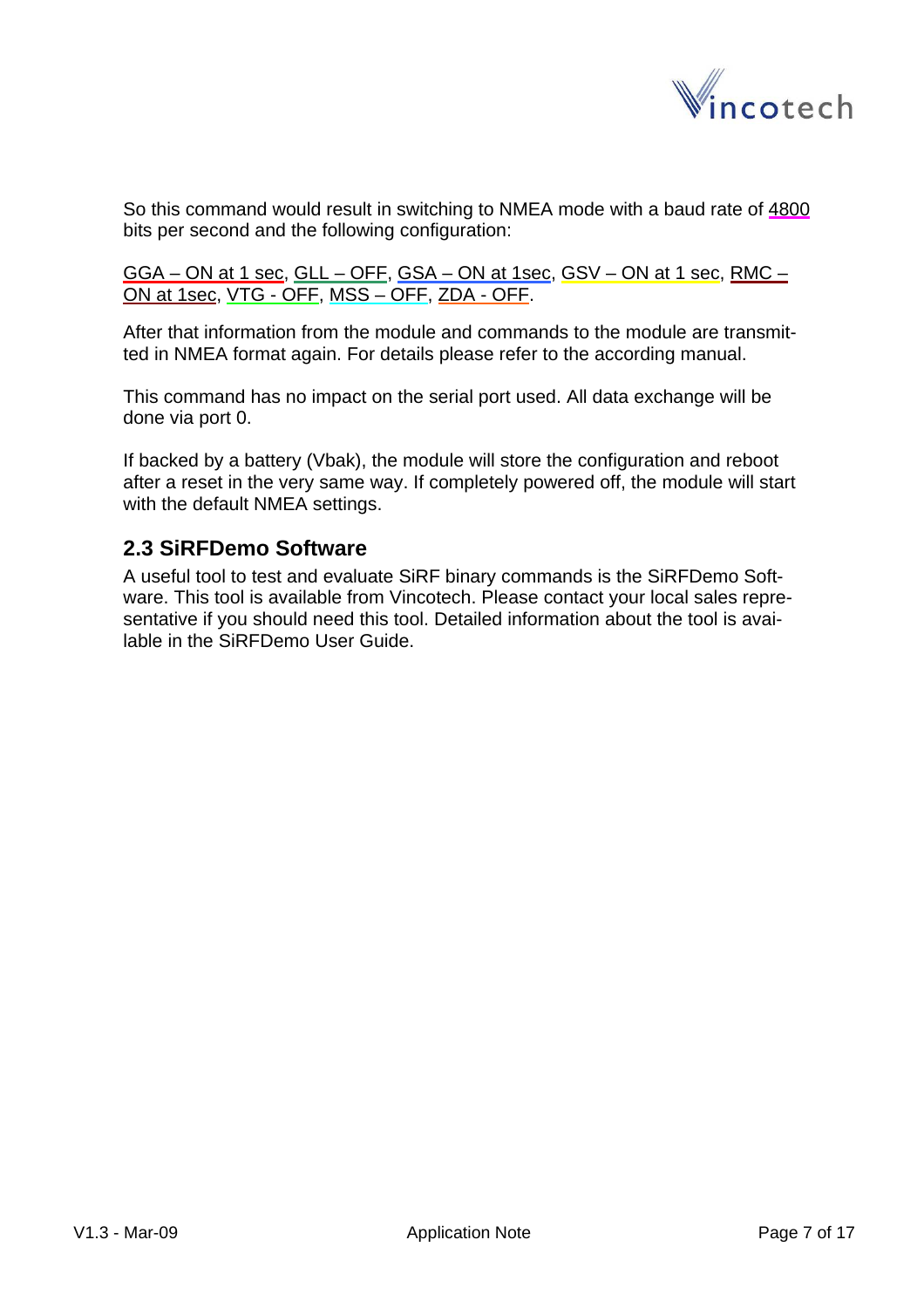

# <span id="page-7-0"></span>**3 Push-To-Fix Mode**

With hardware revision 02 support of the SiRFstarIII push-to-fix mode was introduced. The goal of using this mode is to keep the receiver always in a state where it has more or less the latest satellite information (Ephemeris data) – after initialization without any further external engagement. When then finally being awakened by an external microcontroller the receiver can perform a hot start with a very short time to fix. Along with the sleep cycles this will result in an excellent power budget.

Initialized to this mode the receiver turns on every cycle period to perform a system update consisting of an RTC calibration and satellite ephemeris data collection if required. This is the case when a new satellite has become visible or validity of old Ephemeris data did expire. In addition it performs all software tasks to support a quick fix request in the event of a Non-Maskable Interrupt (NMI). If Ephemeris data collection is not required then the system re-calibrates and shuts down. Ephemeris collection time in general takes 18 to 36 seconds. A fix request is initiated by toggling the module's ON\_OFF pin (see also: Receiver Manual) – resulting in an internal NMI. Note that the toggling should be performed only when RFPWUP is low, i.e. when the receiver is sleeping. When a fix request was initiated the module will calculate at least **one fix**, try to update Ephemeris data and go back to sleep.

### **3.1 Necessary Steps**

To put the receiver into push-to-fix mode, two commands are necessary. First of all, the receiver has to be brought into push-to-fix mode using the trickle power mode command. Anyhow, one has to see that trickle power mode and push-to-fix mode are two different things! In a further step push-to-fix parameters have to be defined.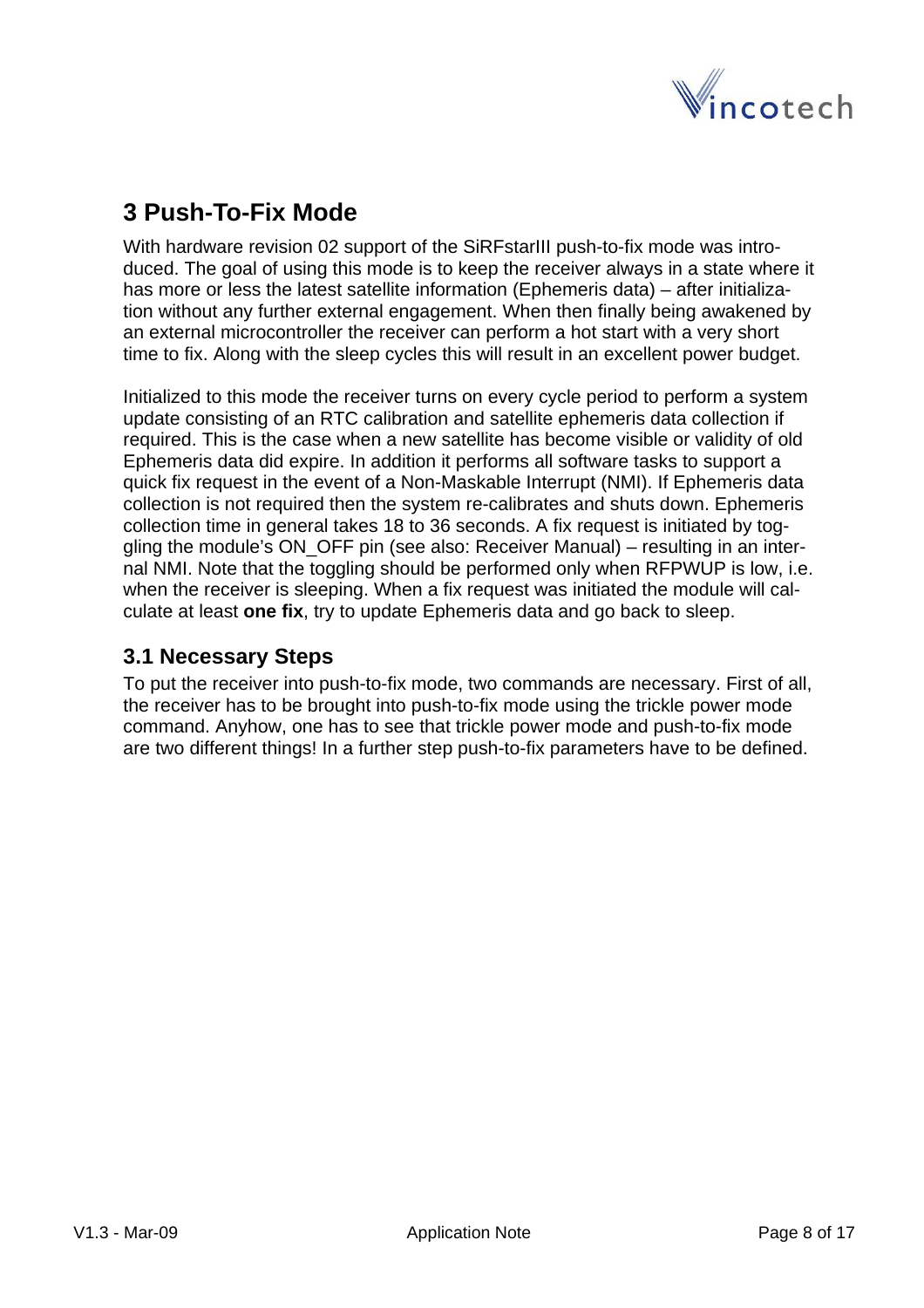

### <span id="page-8-0"></span>**3.1.1 Set Trickle Power Parameters – Message ID 151**

A0A2000997000103E8000000C8024BB0B3

Within this message one can determine the following segments:

- A0A20009 Start Sequence (A0A2) and Payload Length (0x09 = 9)
- 97000103E8000000C8 Payload
- 024BB0B3 Message Checksum (024B) and End Sequence (B0B3)

| <b>Name</b>     |     | <b>Bytes Scale</b> |                |      | <b>Example Unit Description</b>                                                                                                                        |
|-----------------|-----|--------------------|----------------|------|--------------------------------------------------------------------------------------------------------------------------------------------------------|
| Message ID      | 1 U |                    | 0x97           |      | Decimal 151                                                                                                                                            |
| <b>PTF Mode</b> | 2S  |                    | 0x0001         |      | $0 =$ OFF, 1 = ON (here)                                                                                                                               |
| Duty cycle      | 2U  | $*10$              | 0x03E8         | $\%$ | $\frac{1}{6}$ time ON. A duty cycle of 1000 (100%)<br>means continuous operation. Here: 1000.<br>$\rightarrow$ Trickle power mode settings are unused! |
| On time         | 4 U | $*10$              | 0x00000<br>0C8 | ms   | Allowed range 200 - 900ms. Here: 200ms.<br>$\rightarrow$ Only used, when duty cycle is different<br>from 1000, so meaningless here!                    |

Table 3: Set trickle power mode parameters (enter) – Message ID 151

So this way we tell the receiver to switch to push-to-fix mode.

#### **3.1.2 Set Low Power Acquisition Parameters – Message ID 167**

A0A2000FA70001D4C0000075300000012C0000030EB0B3

Within this message one can determine the following segments:

- A0A2000F Start Sequence (A0A2) and Payload Length (0x0F = 15)
- A70001D4C0000075300000012C0000 Payload
- 030EB0B3 Message Checksum (030E) and End Sequence (B0B3)

| <b>Name</b>     | <b>Bytes Scale</b> |                 |     | <b>Example Unit Description</b>           |
|-----------------|--------------------|-----------------|-----|-------------------------------------------|
| Message ID      | 1 U                | 0xA7            |     | Decimal 167                               |
| Max. Off Time   | 4 S                | 0x0001D         | Ims | Maximum time for sleep mode, default 30s, |
|                 |                    | 4C <sub>0</sub> |     | $here 120000ms = 120s$                    |
| Max. Search     | 4 U                | 0x00007         | ms  | Max. satellite search time, default 120s, |
| Time            |                    | 530             |     | here $30000ms = 30s$                      |
| Push-to-fix Pe- | 4 U                | $0x00000$ s     |     | Push-to-fix cycle period, here 300s       |
| riod            |                    | 12C             |     |                                           |
| Adaptive T.P.   | 2U                 | 0x0000          | S   | Always 0!                                 |

Table 4: Set low power acquisition parameters – Message ID 167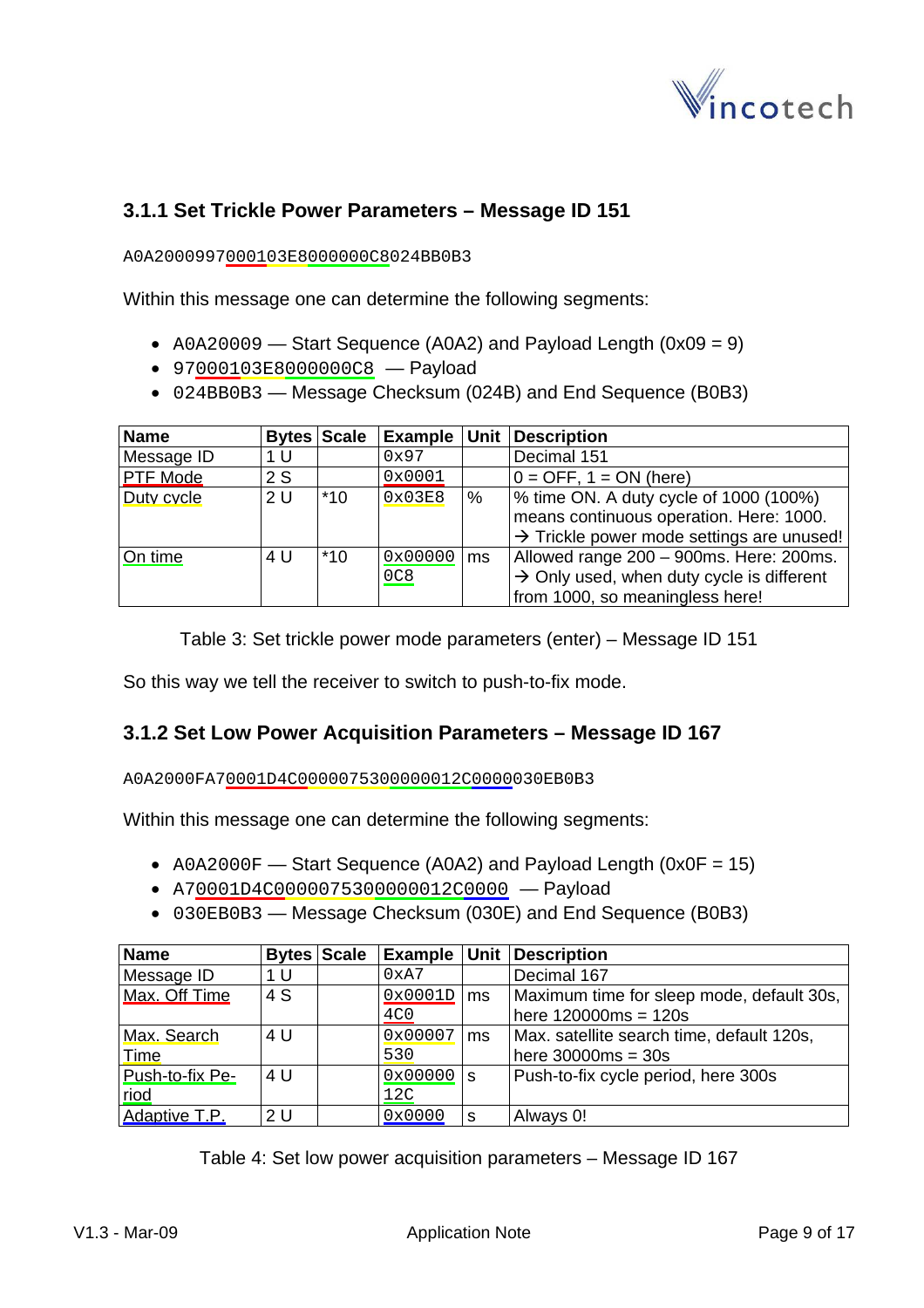

#### <span id="page-9-0"></span>**3.1.2.1 Maximum Off Time**

The receiver turns on after the maximum off time, if the receiver could not catch satellite signals within the maximum search time during the last attempt.

#### **3.1.2.2 Maximum Search time**

This is the maximum time period the receiver tries to catch satellite signals. The receiver will go back to stand-by if the receiver cannot receive satellite signals within this period and will try it again after the maximum off time.

#### **3.1.2.3 PTF Period**

This is the PTF cycle period. The receiver turns on automatically to perform a system update.

|  | 3.1.2.4 Examples |  |
|--|------------------|--|
|  |                  |  |

| <b>Parameters</b> |             |             | <b>Command (Hex Representation)</b> | <b>Comment</b>   |
|-------------------|-------------|-------------|-------------------------------------|------------------|
| Max. Off          | Max. Search | <b>IPTF</b> |                                     |                  |
| Time [s]          | Time [s]    | Period [s]  |                                     |                  |
| 120               | 30          | 300         | A0A2000FA70001D4C000007530          | Test setting     |
|                   |             |             | 0000012C0000030EB0B3                |                  |
| 1800              | 30          | 1800        | A0A2000FA7001B774000007530          | SiRF recommended |
|                   |             |             | 000007080000022DB0B3                | default setting  |
| 2100              | 30          | 4200        | A0A2000FA700200B2000007530          | Test setting     |
|                   |             |             | 000010680000020FB0B3                |                  |

Table 5: Push-to-fix mode examples

### **3.2 Exit Push-To-Fix Mode**

To exit from push-to-fix mode, the according command needs to be sent while the receiver is awake. If the receiver is awake can be detected by checking if anything (NMEA or binary information) is transmitted by the receiver or by looking at the pins RFWUP (High = ON) or nWakeup (Low = ON). Naturally, the receiver will be also awake after a fix request (toggling of ON OFF pin) was done.

The following message will bring back the receiver to normal operation. Of course the receiver needs to be put into binary command mode before.

A0A2000997000003E8000000C8024AB0B3

Within this message one can determine the following segments:

- $A0A20009$  Start Sequence (A0A2) and Payload Length (0x09 = 9)
- 97000003E8000000C8 Payload
- 024AB0B3 Message Checksum (024A) and End Sequence (B0B3)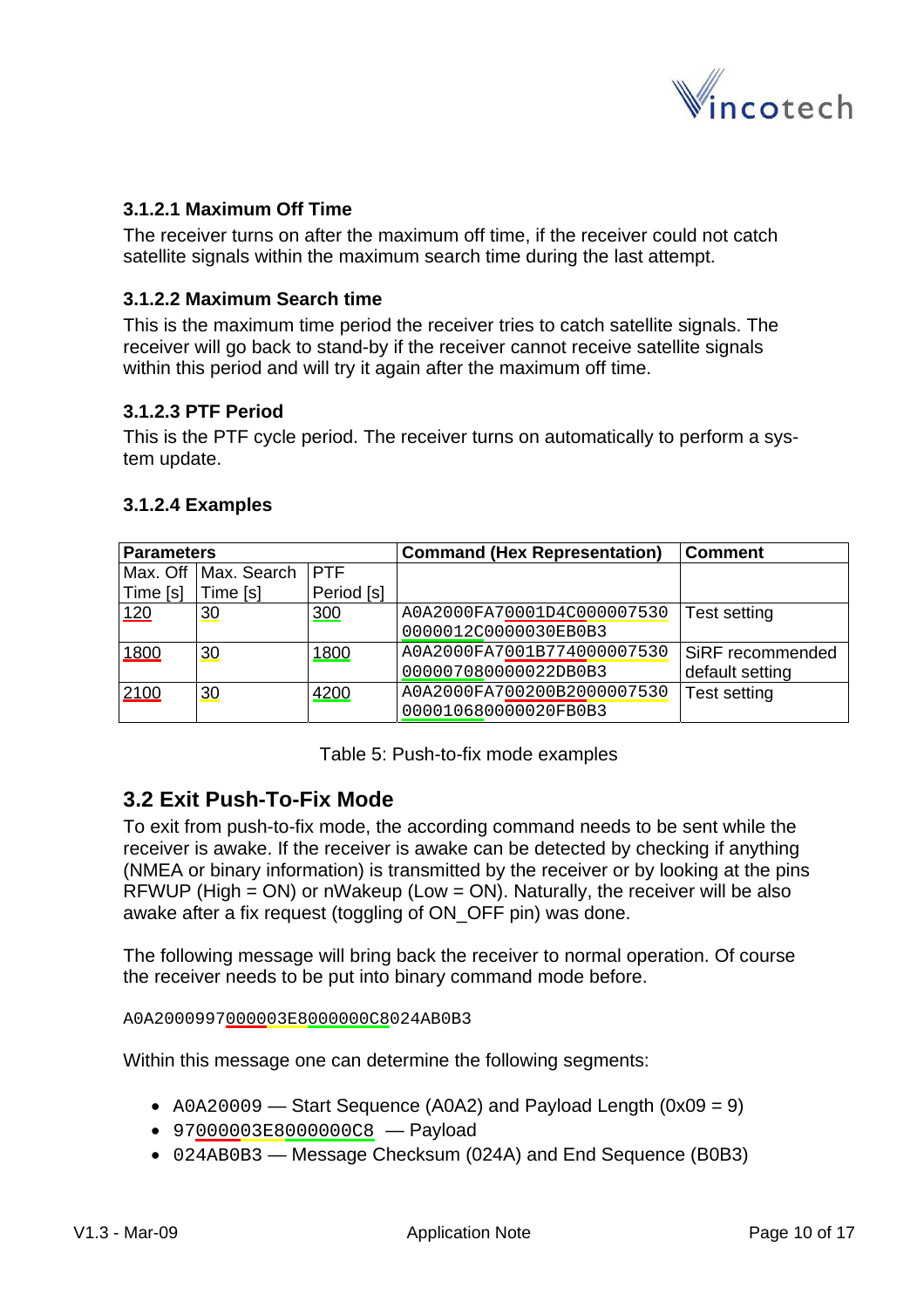

<span id="page-10-0"></span>

| <b>Name</b>     |     | <b>Bytes Scale</b> |                |    | <b>Example Unit Description</b>                                                                                                                    |
|-----------------|-----|--------------------|----------------|----|----------------------------------------------------------------------------------------------------------------------------------------------------|
| Message ID      | 1 U |                    | 0x97           |    | Decimal 151                                                                                                                                        |
| <b>PTF Mode</b> | 2S  |                    | 0x0000         |    | $0 =$ OFF (here), $1 =$ ON                                                                                                                         |
| Duty cycle      | 2U  | $*10$              | 0x03E8         | %  | % time ON. A duty cycle of 1000 (100%)<br>means continuous operation. Here: 1000.<br>$\rightarrow$ Don't use any trickle power mode set-<br>tings! |
| On time         | 4 U | $*10$              | 0x00000<br>0C8 | ms | Allowed range 200 - 900ms. Here: 200ms.<br>$\rightarrow$ Only used, when duty cycle is different<br>from 1000, so meaningless here!                |

Table 6: Set trickle power mode parameters (exit) – Message ID 151

### **3.3 Summary of Main Advantages**

The push-to-fix mode gives the following advantages:

- One initialization no further engagement from external microcontroller
- Receiver is always up-to-date with Ephemeris data (of course, if satellites are "visible")
- Whenever awakened it is ready for a hot start
- This results in a minimum TTFF
- Total power budget optimized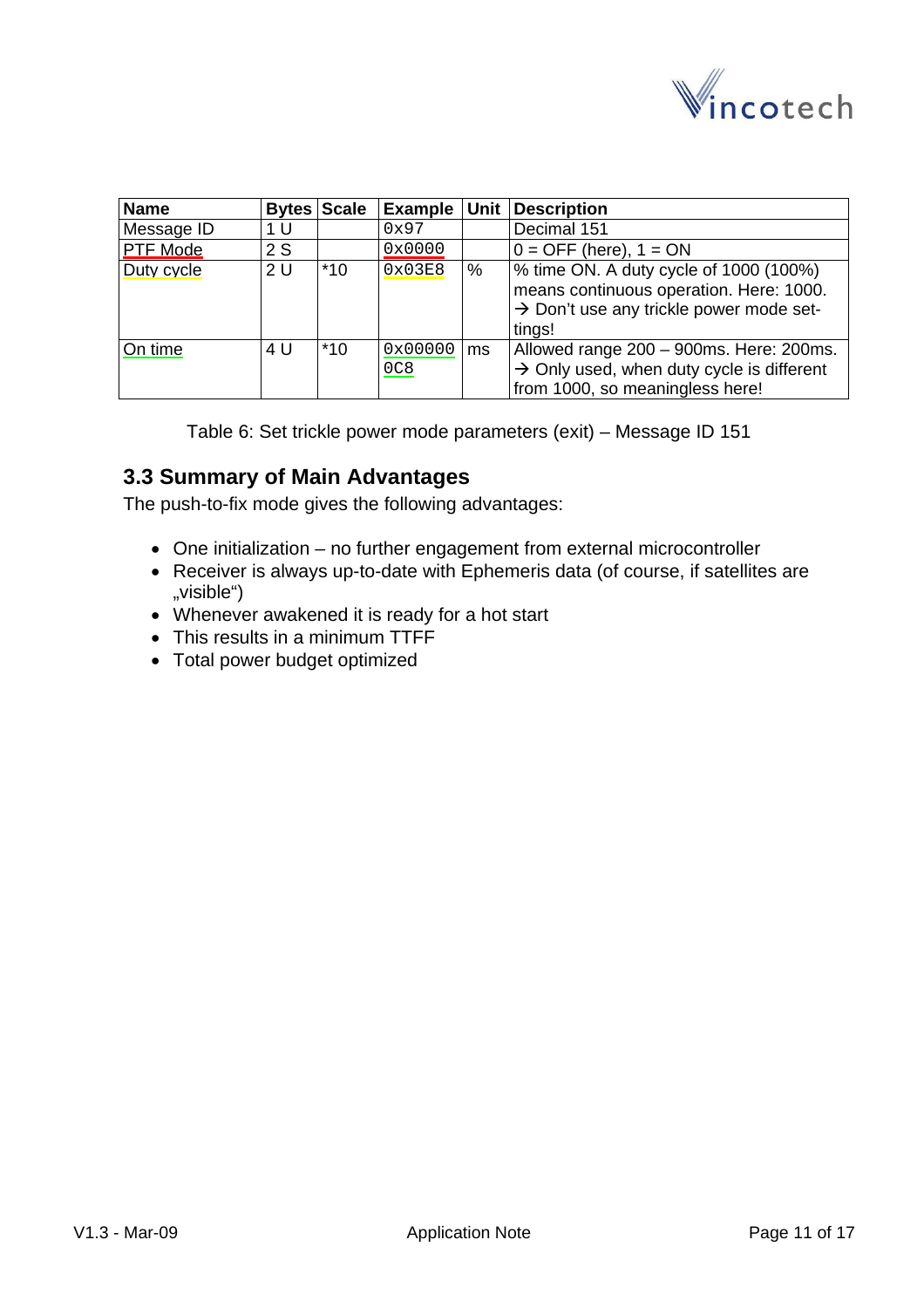

# <span id="page-11-0"></span>**4 SBAS Support**

The SiRFstarIII chip set supports the Satellite Based Augmentation System SBAS – a kind of Differential GPS (DGPS) via satellite. The advantage of SBAS towards traditional DGPS lies in the fact that correctional data are received on a normal GPS channel. Therefore the receiver can use one of its 20 channels to detect and decode SBAS information. There is no need for an additional external receiver.

To initialize SBAS mode it is necessary to send the message with ID 133 (DGPS source) to the receiver – which has to be put into binary mode before.

A0A20007850100000000000086B0B3

Within this message one can determine the following segments:

- A0A20007 Start Sequence (A0A2) and Payload Length (0x07 = 7)
- 85010000000000 Payload
- 0086B0B3 Message Checksum (0086) and End Sequence (B0B3)

| <b>Name</b>        |     | <b>Bytes Scale</b> | Example Unit | <b>Description</b>                  |
|--------------------|-----|--------------------|--------------|-------------------------------------|
| Message ID         | 1 U |                    | 0x85         | Decimal 133                         |
| <b>DGPS Source</b> | 1 U |                    | 0x01         | $0 = \text{None}$                   |
|                    |     |                    |              | $1 =$ SBAS (here)                   |
|                    |     |                    |              | 2 = External RTCM data              |
|                    |     |                    |              | $3$ = Internal DGPS beacon receiver |
|                    |     |                    |              | $4 = User software$                 |
| Internal beacon    | 4 U |                    | 0x00000      | Not used!                           |
| frequency          |     |                    | 000          |                                     |
| Internal beacon    | 1 U |                    | 0x00         | Not used!                           |
| bit rate           |     |                    |              |                                     |

Table 7: DGPS source selection – Message ID 133

By default the receiver will find the right SBAS satellite automatically. One can select a specific SBAS satellite using message ID 170. Please refer to the SiRF Binary Reference Manual for details.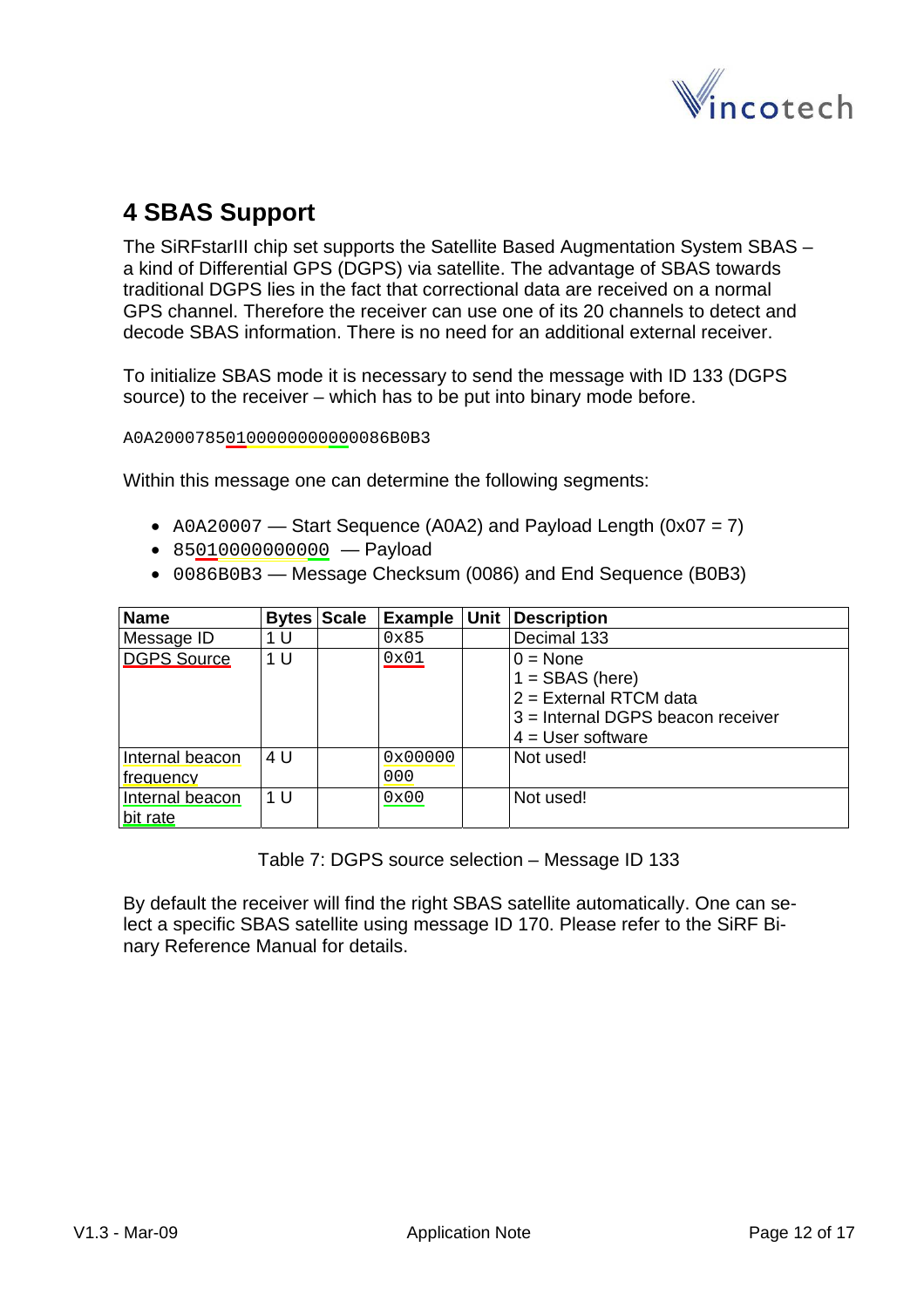

# <span id="page-12-0"></span>**5 Static Mode**

Static navigation is a position filter designed to be used with applications intended for motor vehicles. When the vehicle's speed falls below a threshold, the position and heading are frozen, and speed is set to zero. This condition continues until the computed speed rises above 1.2 times the threshold or until the computed position is at least a set distance from the frozen place. The threshold speed and set distance may vary with software versions, currently the thresholds are as follows:

- Speed:  $\sim$  3km/h
- Position:  $\sim$  50m

These thresholds are fixed and cannot be modified by the user. Also, with the static mode one cannot reach a higher accuracy! But one will avoid small jumps due to the "noise" in the GPS signals and receiver.

To initialize static mode it is necessary to send the message with ID 143 to the receiver – which has to be put into binary mode before.

#### A0A200028F010090B0B3

Within this message one can determine the following segments:

- $A0A20002$  Start Sequence (A0A2) and Payload Length (0x02 = 2)
- $•$  8F01  $-$  Payload
- 0090B0B3 Message Checksum (0090) and End Sequence (B0B3)

| <b>Name</b>              |         | <b>Bytes Scale</b> |               | <b>Example Unit Description</b> |
|--------------------------|---------|--------------------|---------------|---------------------------------|
| Message ID               |         |                    | $0 \times 8F$ | l Decimal 143                   |
| <b>Static Navigation</b> | l 1 I J |                    | 0x01          | $0 =$ Enable (here)             |
| Flag                     |         |                    |               | l 1 = Disable                   |

Table 8: Static Navigation enable – Message ID 143

To disable static mode, the according command would be:

#### A0A200028F00008FB0B3

Within this message one can determine the following segments:

- A0A20002 Start Sequence (A0A2) and Payload Length (0x02 = 2)
- 8F00 Payload
- 008FB0B3 Message Checksum (008F) and End Sequence (B0B3)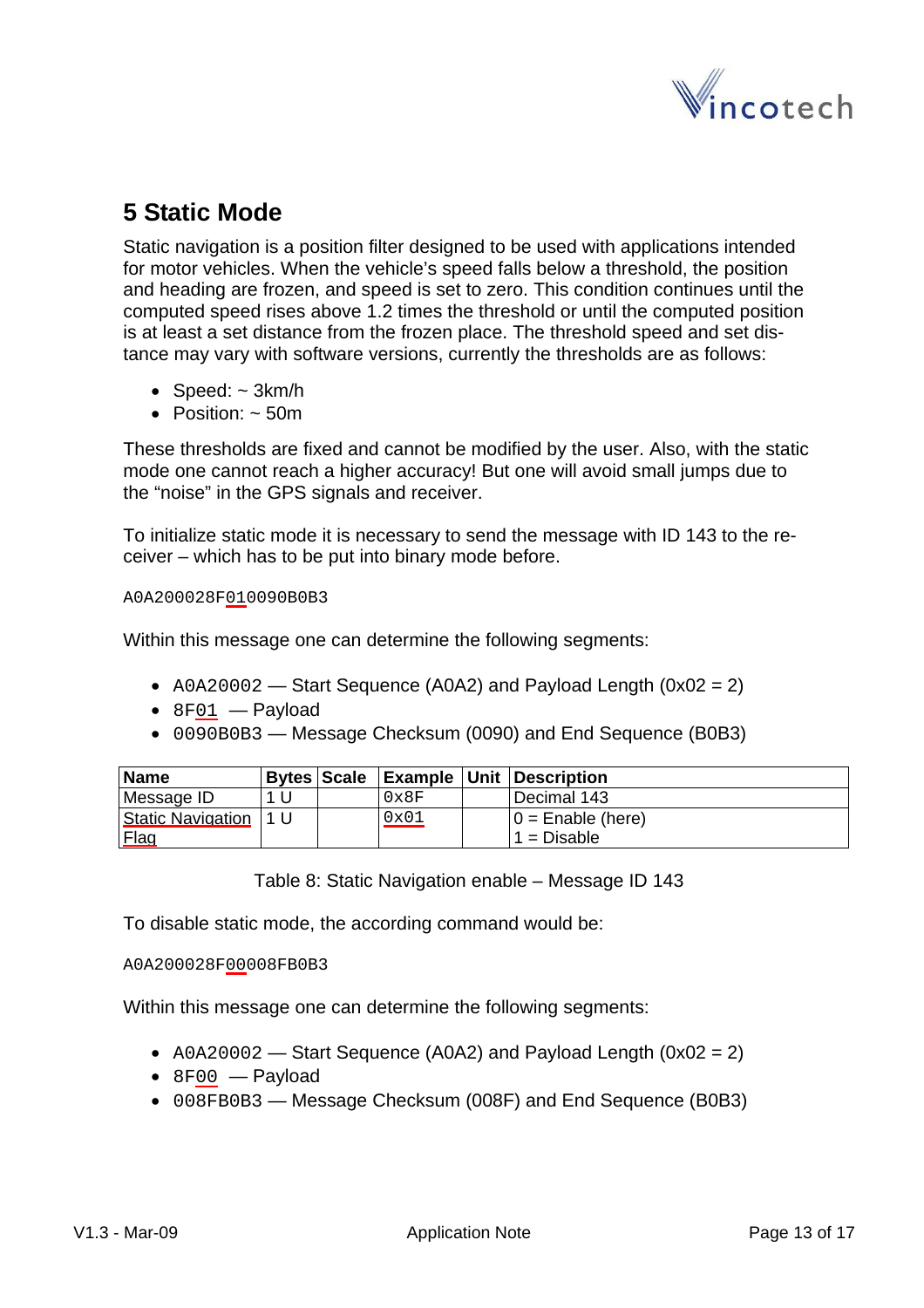

<span id="page-13-0"></span>

| <b>Name</b>              |      |      | Bytes Scale Example Unit Description |
|--------------------------|------|------|--------------------------------------|
| Message ID               |      | 0x8F | l Decimal 143                        |
| <b>Static Navigation</b> | 11 U | 0x00 | $10 =$ Enable                        |
| <b>Flag</b>              |      |      | $1 = Disable$ (here)                 |

Table 9: Static Navigation disable – Message ID 143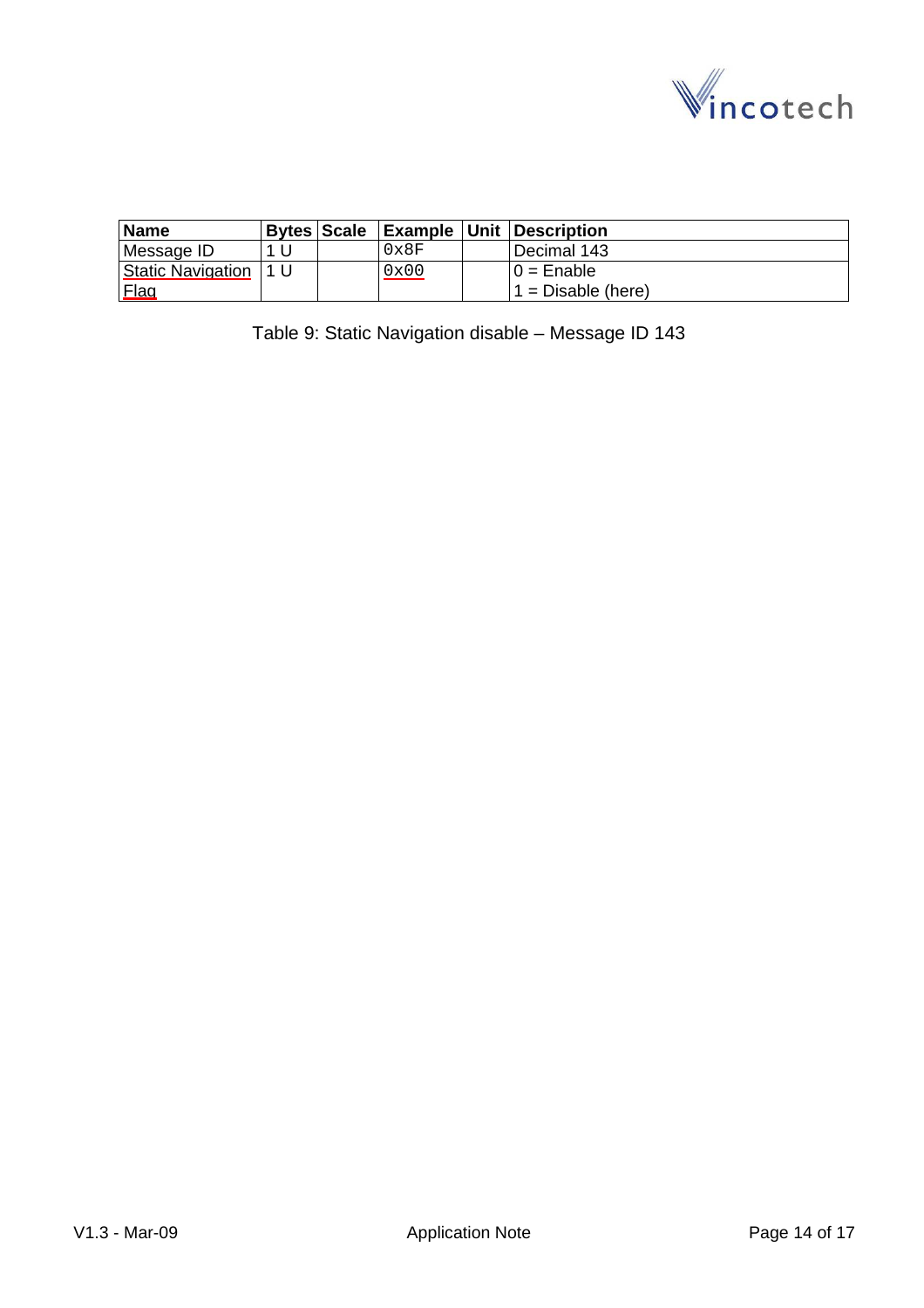

### <span id="page-14-0"></span>**6 Shut-Down Module**

This command is available starting with **firmware version 3.5.0** only!

All GSC3-based GPS modules will enter hibernate mode after this command has been issued. Data in SRAM are being maintained, the RTC will keep on running.

To shut-down the module it is necessary to send the message with ID 205 along with Sub ID 16 to the receiver – which has to be put into binary mode before.

A0A20002CD1000DDB0B3

Within this message one can determine the following segments:

- A0A20002 Start Sequence (A0A2) and Payload Length (0x02 = 2)
- CD10 Payload
- 00DDB0B3 Message Checksum (00DD) and End Sequence (B0B3)

| Name           |     |                  | Bytes Scale   Example   Unit   Description |
|----------------|-----|------------------|--------------------------------------------|
| Message ID     |     | $0 \mathrm{xCD}$ | Decimal 205                                |
| Message Sub ID | 1 U | 0x10             | Message Sub ID for software command off    |

Table 10: Shut-down module – Message ID 205

**Note**: The SiRF Binary Manual shows a payload length of 0 bytes. This is incorrect. Please use the payload length of 2 bytes as described here.

To wake up the GPS module again one of the following methods can be used:

- Toggle ON-OFF
- Toggle nReset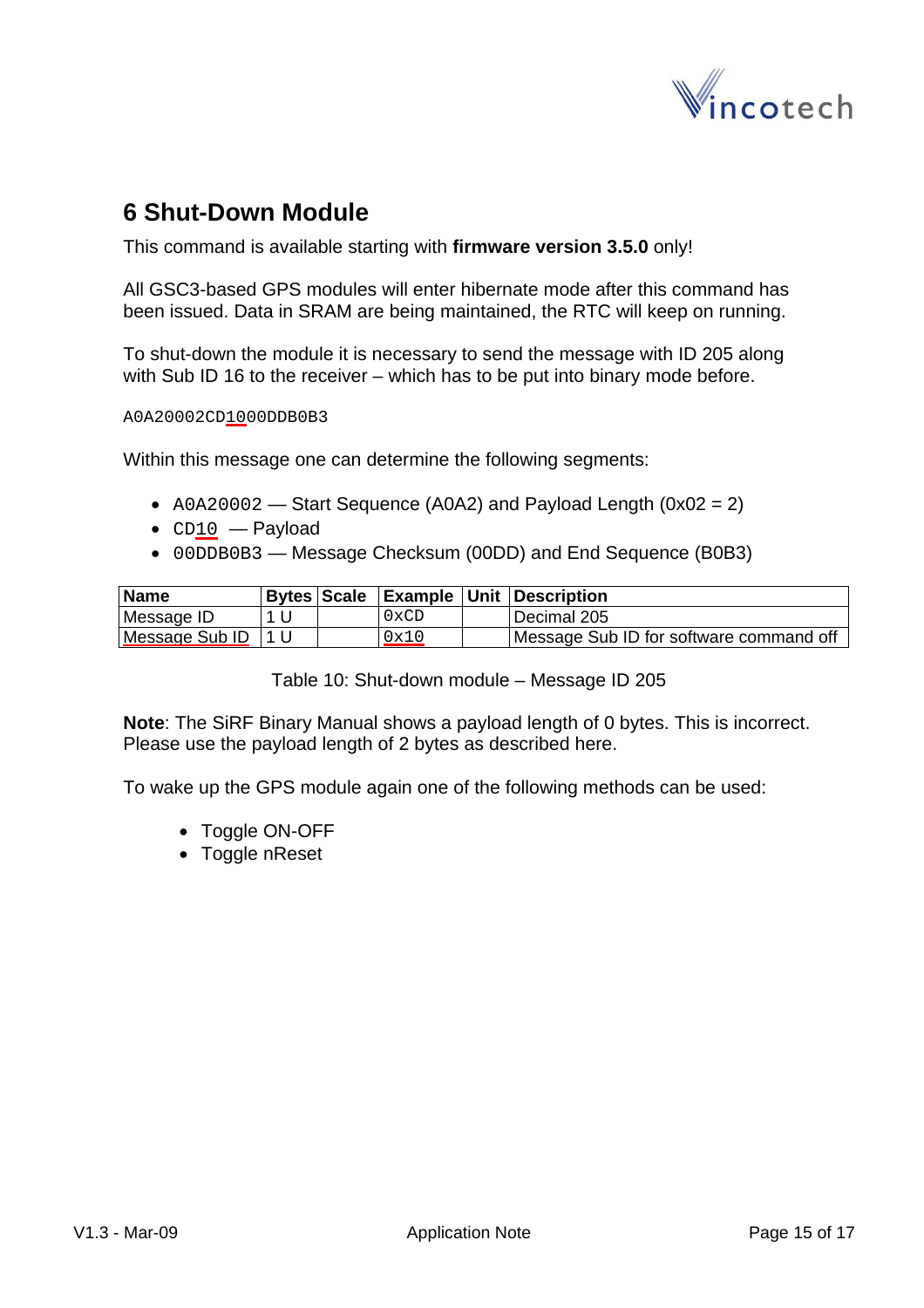

## <span id="page-15-0"></span>**7 Related Information**

### **7.1 Contact**

This manual was created with due diligence. We hope that it will be helpful to the user to get the most out of the GPS modules.

Inputs regarding errors or mistaken verbalizations and comments or proposals to Vincotech, Germany, for further improvements are highly appreciated.

#### **Vincotech GmbH**

Bibergerstr. 93 82008 Unterhaching (Munich) **Germany** 

Tel.: +49 89 8780 67 0 Fax: +49 89 8780 67 351 [gps@vincotech.com](mailto:gps@vincotech.com?subject=General%20request) [www.vincotech.com/gps](http://www.vincotech.com/gps)

#### **7.2 Related Documents**

- SiRF\_NMEA\_Reference\_Manual\_2.2 (SiRF)
- SiRF\_Binary\_Reference\_Manual\_2.4 (SiRF)
- GPS Receiver A1080 (Vincotech)
- GPS Evaluation Kit EVA1080 (Vincotech)
- GPS Receiver A1084 (Vincotech)
- GPS Evaluation Kit EVA1084 (Vincotech)
- GPS Receiver A1088 (Vincotech)
- GPS Evaluation Kit EVA1088 (Vincotech)
- GPS Receiver A1035-D (Vincotech)
- GPS Evaluation Kit EVA1035-D (Vincotech)
- GPS Receiver A1035-H (Vincotech)
- GPS Evaluation Kit EVA1035-H (Vincotech)

### **7.3 Related Tools**

- GPS Cockpit (Vincotech)
- SiRF Demo (SiRF)
- SiRF Flash (SiRF)